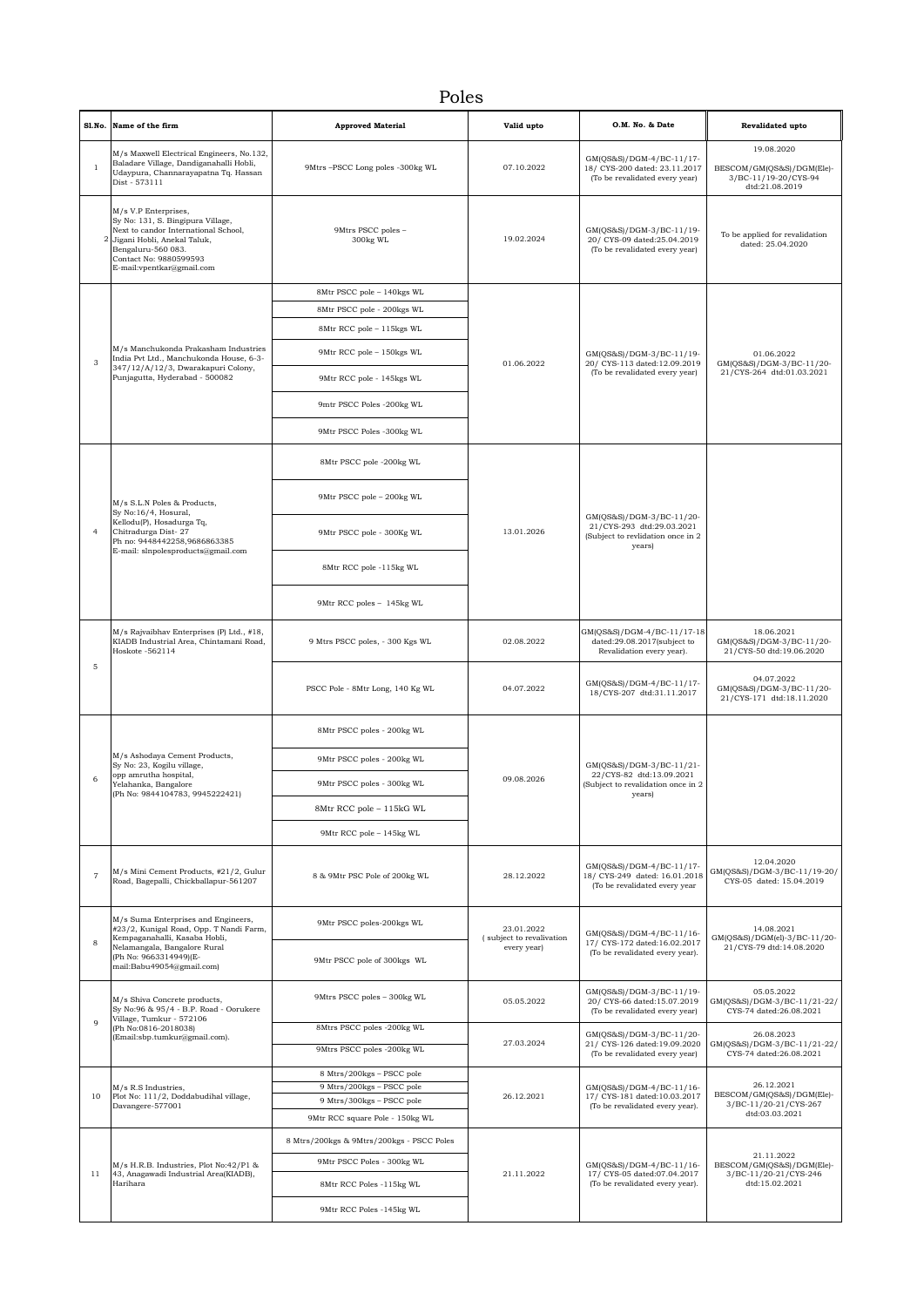| 12 | M/s Yash Concrete Products, Sy No. 104,<br>Thegganakuppe Village, Magadi Taluk -<br>562120                                                                  | 8Mtr/ 140kgs - PCC Poles<br>8&9 Mtr/200kgs - PSC poles<br>9Mtr/300kgs- PSCC pole | 09.03.2022                                                 | GM(QS&S)/DGM-4/BC-11/16-<br>17/ CYS-15 dated:28.04.2017<br>(To be revalidated every year).  | 16.10.2020<br>GM(QS&S)/DGM(El)-3/BC-11/19-<br>20/CYS-131 dtd:17.10.2019                               |
|----|-------------------------------------------------------------------------------------------------------------------------------------------------------------|----------------------------------------------------------------------------------|------------------------------------------------------------|---------------------------------------------------------------------------------------------|-------------------------------------------------------------------------------------------------------|
|    |                                                                                                                                                             | 8Mtr/ 140kgs - PCC Poles<br>8&9 Mtr/200kgs - PSC poles                           |                                                            |                                                                                             |                                                                                                       |
| 13 | M/s Amberkar Pre-stressed Products,<br>Opp. Shankar Textile mills, Near Jain<br>Temple, Harihara Road, Davangere -                                          | 9Mtr/300kgs- PSCC pole                                                           | 31.01.2022                                                 | GM(QS&S)/DGM-4/BC-11/17-<br>18/ CYS-201 dated:25.11.2017<br>(To be revalidated every year). | 31.01.2022<br>BESCOM/GM(QS&S)/DGM-3/BC-<br>11/21-22/CYS-46 dtd:22.07.2021                             |
|    | 577006                                                                                                                                                      | 9Mtr/145kgs - RCC poles                                                          | 31.01.2022                                                 |                                                                                             |                                                                                                       |
|    | M/s Sree Industries, Sy No. 101/6,<br>14<br>Hosahalli, Rangapura Road, Tiptur                                                                               | 8&9 Mtr/200kgs - PSCC poles                                                      | 28.02.2022                                                 | GM(QS&S)/DGM-4/BC-11/16-<br>17/ CYS-17 dated:28.04.2017<br>(To be revalidated every year).  | 30.05.2021<br>GM(QS&S)/DGM(El)-3/BC-11/20-                                                            |
|    |                                                                                                                                                             | 9Mtr/300kgs- PSCC pole                                                           |                                                            |                                                                                             | 21/CYS-73 dtd:13.08.2020                                                                              |
|    |                                                                                                                                                             | 8Mtr PSCC poles 200kgs WL                                                        |                                                            |                                                                                             |                                                                                                       |
|    | M/s Prince Concrete Mfg Pvt Ltd., Sy No:<br>246/1/2, S Bingipura, Begur to Koppa<br>Road, JiganiHobli, Anekal Taluk,<br>Bangalore- 560105Ph No: 9880599593) | 9Mtr PSC poles-200kgs WL                                                         | 18.09.2025<br>(Subject to revalidation once<br>in 2 years) | GM(QS&S)/DGM-3/BC-11/21-<br>22/ CYS-78 dated:02.09.2021                                     |                                                                                                       |
| 15 |                                                                                                                                                             | 11Mtr Pre Stressed Spun Pole of 500kgs WL                                        |                                                            |                                                                                             |                                                                                                       |
|    | (E-mail:info@princeconretes@gmail.com)                                                                                                                      | 9 Mtr PSCC Poles - 300Kgs WL                                                     |                                                            |                                                                                             |                                                                                                       |
|    |                                                                                                                                                             | 9Mtr RCC Pole - 145kG WL                                                         |                                                            |                                                                                             |                                                                                                       |
|    | M/s Shri Ganesh Enterprises, No:39/2,                                                                                                                       | 8Mtr - PSCC poles -200 kg WL                                                     |                                                            |                                                                                             |                                                                                                       |
| 16 | Hotteganahalli, Kenchanahalli Post,<br>Harihara Taluk, Davangere District                                                                                   | 9Mtrs PSCC Poles - 200 Kg WL                                                     | 03.07.2022                                                 | GM(QS&S)/DGM-4/BC-11/16-<br>17/ CYS-91 dated05.08.2017                                      | 14.08.2021<br>GM(QS&S)/DGM-4/BC-11/20-21/                                                             |
|    | (Ph No: 9449838833)(E-<br>mail:nprasadsps@gmail.com)                                                                                                        | 9Mtrs -PSCC poles -300kg WL                                                      |                                                            | (To be revalidated every year)                                                              | CYS-85 dated:17.08.2020                                                                               |
|    |                                                                                                                                                             | 8Mtr - PSC poles -200 kg WL                                                      |                                                            |                                                                                             |                                                                                                       |
| 17 | M/s PKS Prestressed Concrete Products,<br>Survey No: 265/P1, Doddabathi, P. B.                                                                              | 9Mtrs PSC Poles - 200 Kg WL                                                      | 03.10.2022                                                 | GM(QS&S)/DGM-4/BC-11/17-<br>18/ CYS-154 dated 03.10.2017                                    | 02.05.2020<br>GM(QS&S)/DGM(Ele)/BC-11/19-                                                             |
|    | Road, Davangere -577016                                                                                                                                     | 9Mtrs -PSCC poles -300kg WL                                                      |                                                            | (To be revalidated every year)                                                              | 20/CYS-21 dtd:03.05.2019                                                                              |
|    | M/s Kalleshwara Concrete Products,<br>No.99, Avargere Igoor Road, Igoor Village,<br>Igoor Post, Davangere Taluk Davangere                                   | 8Mtrs PSCC poles -200kg WL<br>9Mtrs PSCC poles - 200kg WL                        | 27.03.2022                                                 | GM(QS&S)/DGM-4/BC-11/17-<br>18/ CYS-187 dated16.11.2017<br>(To be revalidated every year)   | 29.10.2021                                                                                            |
| 18 |                                                                                                                                                             | 9Mtrs-PSCC poles -300kg WL<br>RCC pole -8Mtr Long 145kg WL                       |                                                            |                                                                                             | GM(QS&S)/DGM-3/BC-11/20-<br>21/CYS-150 dtd:02.11.2020                                                 |
|    | M/s K.V.T Industries, No: 134/B, 3rd<br>stage, Mundargi Industrial Area, KIADB,<br>Bellary- 583101                                                          | 9Mtr PSCC Pole of 300kgs Working Load                                            | 20.01.2023                                                 | GM(QS&S)/DGM-4/BC-11/17-<br>18/ CYS-280 dated: 01.03.2018<br>(To be revalidated every year  | 20.01.2023<br>GM(QS&S)/DGM-3/BC-11/20-21/<br>CYS-258 dated: 24.02.2021                                |
| 19 |                                                                                                                                                             | 8Mtrs PSCC poles -200kg WL                                                       | 17.06.2024                                                 | GM(QS&S)/DGM-3/BC-11/19-<br>20/ CYS-78 dated:25.07.2019<br>(To be revalidated every year)   | 18.02.2023<br>GM(QS&S)/DGM-3/BC-11/20-21/<br>CYS-258 dated: 24.02.2021                                |
|    |                                                                                                                                                             | 9Mtrs PSCC poles - 200kg WL                                                      |                                                            |                                                                                             |                                                                                                       |
|    |                                                                                                                                                             | 8Mtrs PSCC poles -140kg WL                                                       |                                                            |                                                                                             |                                                                                                       |
|    | M/s Prakash Spun Pipe Manufactures,                                                                                                                         | 8Mtrs PSCC poles -200kg WL<br>9Mtrs PSCC poles - 200kg WL                        |                                                            |                                                                                             |                                                                                                       |
| 20 | #418/324, Near N.H-4, Bypass, P. B.<br>Road, Avaragere Vilage, Davangere -<br>577003<br>(Ph No:9449865555/944865556)                                        | 9Mtrs -PSCC poles -300kg WL                                                      | 09.10.2022                                                 | GM(QS&S)/DGM-4/BC-11/17-<br>18/ CYS-201 dated: 25.11.2017<br>(To be revalidated every year) | 30.05.2021<br>GM(QS&S)/DGM-3/BC-11/20-<br>21/CYS-74 dtd:13.08.2020                                    |
|    | M/s Sri Datta Sai Cement Products, S.R.<br>No.19, Basinepally (V), Gooty Mandal,<br>Ananthpur District, Andhra Pradesh-<br>515402                           | 8Mtrs/200kg WL - PSCC poles                                                      | 25.09.2022                                                 | GM(QS&S)/DGM-4/BC-11/17-<br>18/ CYS-260 dated: 27.01.2018<br>(To be revalidated every year) | 25.09.2022<br>GM(QS&S)/DGM-3/BC-11/21-22/<br>CYS-89 dated: 23.09.2021                                 |
|    |                                                                                                                                                             | 9Mtrs/200kg WL - PSCC poles                                                      |                                                            |                                                                                             |                                                                                                       |
| 21 |                                                                                                                                                             | 11Mtrs/365kg WL-PSCC poles                                                       |                                                            |                                                                                             |                                                                                                       |
|    |                                                                                                                                                             | 9Mtr PSCC Pole of 300kgs Working Load                                            | 28.06.2022                                                 | GM(QS&S)/DGM-4/BC-11/17-<br>18/ CYS-279 dated: 27.02.2018<br>(To be revalidated every year) | 28.06.2022<br>GM(QS&S)/DGM-3/BC-11/21-22/<br>CYS-89 dated: 23.09.2021                                 |
|    |                                                                                                                                                             | 8Mtr PSCC pole - 200kg WL                                                        |                                                            | GM(QS&S)/DGM-4/BC-11/17-<br>(To be revalidated every year                                   |                                                                                                       |
|    | M/s Geetha Concrete poles, No.186,                                                                                                                          | 9Mtr PSCC pole - 200kg WL                                                        |                                                            |                                                                                             |                                                                                                       |
| 22 | Mahadeva Kodigenahalli (Gopalapura),<br>Bagalur post, Jalahobli, Bangalore-562<br>149                                                                       | 9Mtr PSCC pole -300kg WL                                                         | 21.03.2023                                                 |                                                                                             | 21.03.2023<br>18/ CYS-314 dated: 27.03.2018 GM(QS&S)/DGM-3/BC-11/20-21 /<br>CYS-274 dated: 04.03.2021 |
|    |                                                                                                                                                             | 8Mtr RCC pole - 115kg WL                                                         |                                                            |                                                                                             |                                                                                                       |
|    |                                                                                                                                                             | 9Mtr RCC pole - 145kg WL                                                         |                                                            |                                                                                             |                                                                                                       |
| 23 | M/s Maruthi Cement Udyog, KIADB, Plot<br>No: 49, II phase, Antrasanahalli, Tumkur                                                                           | 8 & 9Mtr PSCC Pole - 200kgs Working Load                                         | 30.06.2023                                                 | GM(QS&S)/DGM-3/BC-11/18-<br>19/ CYS-171 dated:19.01.2019                                    | 30.06.2023<br>GM(QS&S)/DGM-3/BC-11/21-                                                                |
|    |                                                                                                                                                             | 9Mtr PSCC poles - 300kgs Working Load                                            |                                                            | (To be revalidated every year)                                                              | 22/CYS-42 dtd:19.07.2021                                                                              |
|    | M/s Krishna Concrete products,<br>No.78, Hosur Road, Malur,<br>Kolar<br>Dist - 563130<br>Contact No: 9901654251/9880283515<br>Email: kcpmalur@gmail.com     | 9Mtrs PSCC(PSC) poles - 200kg WL                                                 |                                                            |                                                                                             |                                                                                                       |
| 24 |                                                                                                                                                             | 9Mtrs PSCC poles -300kg WL                                                       | 27.08.2023                                                 | GM(QS&S)/DGM-3/BC-11/18-<br>19/ CYS-195 dated:14.02.2019<br>(To be revalidated every year)  |                                                                                                       |
|    |                                                                                                                                                             | 8Mtrs PSCC poles - 200kg WL                                                      |                                                            |                                                                                             |                                                                                                       |
|    |                                                                                                                                                             | 9Mtrs PSCC poles - 200kg WL                                                      |                                                            |                                                                                             |                                                                                                       |
|    |                                                                                                                                                             |                                                                                  |                                                            |                                                                                             |                                                                                                       |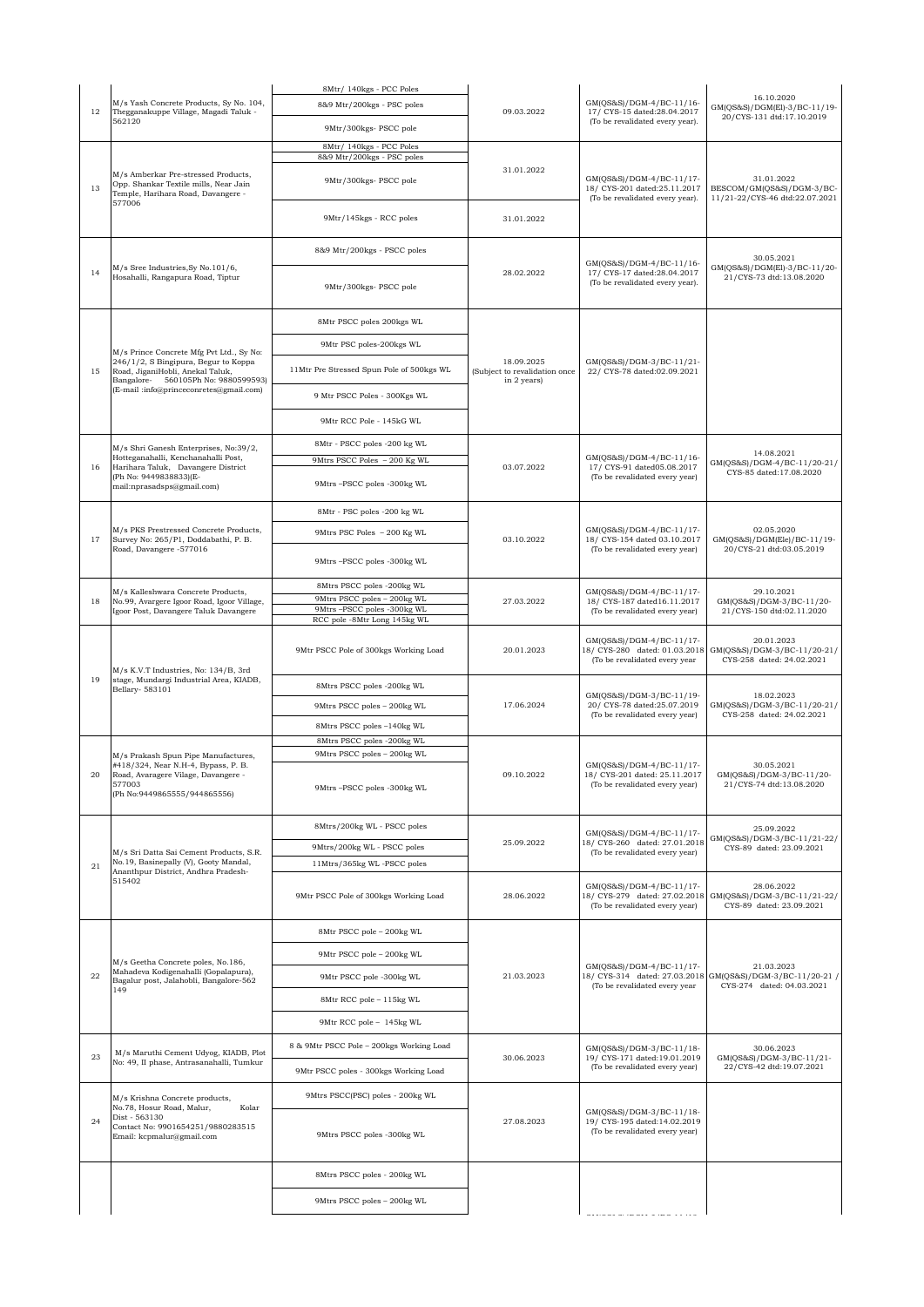|    | M/s Maruthi Concrete Products, Sy                                                                                                                                                                                                       | 8Mtrs PCC poles - 140kg WL                   | 29.08.2023 | GM(QS&S)/DGM-3/BC-11/18-<br>19/ CYS-192 dated:12.02.2019                                                                                                         |                                                                             |
|----|-----------------------------------------------------------------------------------------------------------------------------------------------------------------------------------------------------------------------------------------|----------------------------------------------|------------|------------------------------------------------------------------------------------------------------------------------------------------------------------------|-----------------------------------------------------------------------------|
| 25 | No.131, Yediyur, Mahadeva Kodegehalli<br>Road, Bagalur post, Baglur -562149-<br>562149                                                                                                                                                  | 9Mtrs PSCC poles -300kg WL                   |            | (To be revalidated every year)                                                                                                                                   | 29.08.2023<br>GM(QS&S)/DGM-3/BC-11/21-<br>22/CYS-19 dtd:09.06.2021          |
|    |                                                                                                                                                                                                                                         | 11Mtr PSC Circular spun pole - 500kgs WL     |            |                                                                                                                                                                  |                                                                             |
|    |                                                                                                                                                                                                                                         | 9Mtr RCC poles - 145kg WL                    | 29.08.2023 | GM(QS&S)/DGM-3/BC-11/20-<br>21/ CYS-38 dated:05.06.2020<br>(To be revalidated every year)                                                                        |                                                                             |
|    |                                                                                                                                                                                                                                         | 8Mtrs PSCC Poles - 200kg WL                  |            |                                                                                                                                                                  |                                                                             |
|    |                                                                                                                                                                                                                                         | 9Mtrs PSCC Poles - 200kg WL                  | 22.06.2025 |                                                                                                                                                                  |                                                                             |
| 26 | M/s Akshaya Cement Products,<br>Bhadrapura, Kunigal Road, Solur Hobli,                                                                                                                                                                  | 8Mtr RCC pole - 115kG WL                     |            | GM(QS&S)/DGM-3/BC-11/21-<br>22/ CYS-27 dated:28.06.2021                                                                                                          |                                                                             |
|    | Magadi Taluk, Ramanagara (Ph No: 080-                                                                                                                                                                                                   | 9Mtr RCC pole - 145kgs WL                    |            | (Subject to Revalidation once in 2<br>years)                                                                                                                     |                                                                             |
|    | 22281199, 7022654826)                                                                                                                                                                                                                   | 9Mtrs PSCC poles -300kg WL                   | 21.06.2026 |                                                                                                                                                                  |                                                                             |
|    |                                                                                                                                                                                                                                         | 11Mtr PSCC pole - 365kG WL                   |            |                                                                                                                                                                  |                                                                             |
| 27 | M/s Jyothi Electricals,<br>Post Box.300,<br>Jyohi Buliding, Maidan Road,<br>Mangalore - 575001.<br>Factory Unit: Amanikere Village, Kora<br>Hobli, Kora, Tumkur.<br>Contact No: 2440590/2425662                                         | 8 & 9Mtrs PSCC Poles - 200kg WL              | 05.01.2024 | GM(QS&S)/DGM-3/BC-11/18-<br>19/ CYS-217 dated:23.03.2019<br>(To be revalidated every year)                                                                       |                                                                             |
|    | M/s HBL Power Systems Limited,<br>Registered Office: Road No:10, Banjara<br>Hills, Hyderabad - 500034                                                                                                                                   | 12.5Mtr PSCC circular spun pole -350kgs WL   |            |                                                                                                                                                                  |                                                                             |
| 28 | Factory Unit:<br>Kanaparru - Village, Nadendla - Mandal,<br>Guntur - District<br>Contact No: 91-40-23355575, 23355085                                                                                                                   | 13Mtr PSCC circular spun pole -500kgs WL     | 22.07.2024 | GM(QS&S)/DGM-3/BC-11/<br>19-20/ CYS-102<br>dated:28.08.2019<br>(To be revalidated every year)                                                                    | 05.09.2021<br>GM(QS&S)/DGM-3/BC-11/<br>20-21 / CYS-111 dated:<br>07.09.2020 |
|    | Mobile No:8096967933<br>E-mail:contact@hbl.com                                                                                                                                                                                          | 15Mtr PSCC circular spun pole -500kgs WL     |            |                                                                                                                                                                  |                                                                             |
|    | M/s Umashankar Industries, Sy No:12/1,                                                                                                                                                                                                  | 8mtr PSCC Poles -200kg WL                    | 05.07.2022 | GM(QS&S)/DGM-3/BC-11/<br>19-20 / CYS-92 dated:<br>05.08.2017<br>(To be revalidated every year)                                                                   | 05.07.2022<br>GM(QS&S)/DGM-3/BC-11/<br>20-21 / CYS-233 dated:<br>28.01.2021 |
| 29 | Near Budagumpa Cross, Sultanpur Village<br>Tq./Dist. Koppal - 583231 (Ph No:<br>9916062580, 7899311022)<br>(E-mail:uisnd2015@gmail.com)                                                                                                 | 9mtr PSCC Poles -200kg WL                    |            |                                                                                                                                                                  |                                                                             |
|    |                                                                                                                                                                                                                                         | 9Mtr PSCC Poles -300kg WL                    |            |                                                                                                                                                                  |                                                                             |
|    | M/s AMBA Industries,<br>Sy No.101/6, Hosahalli, Rangapura Road,<br>Tiptur<br>Mob No:9686551107/08, 9591813727<br>E-mail: ambindutries.net@gmail.com                                                                                     | 8Mtr & 9Mtr PSCC poles - 200kg WL            | 09.03.2022 | GM(QS&S)/DGM-3/BC-11/<br>17-18 / CYS-14 dated:<br>28.04.2017                                                                                                     |                                                                             |
| 30 |                                                                                                                                                                                                                                         | 8Mtr PSCC poles 140kg WL                     |            |                                                                                                                                                                  | 10.12.2020<br>$GM(QS&S)/DGM-3/BC-11/$<br>19-20 / CYS-166 dated:             |
|    |                                                                                                                                                                                                                                         | 9Mtr PSCC poles - 300kg WL                   |            |                                                                                                                                                                  | 10.12.2019<br>(To be revalidated every year)                                |
| 31 | M/s Ferrocements Pre Fab Pvt Ltd, Regd<br>Office: No187, Ground Floor, Link Road,<br>Malleswaram, Bangalore (Factory<br>Unit:14/C, Attibele Industrial Area, Hosur<br>Road, Bangalore)<br>Ph No:9611133595<br>E-mail:ferocem@yahoo.com) | 11 Mtr PSCC Spun Concrete Pole<br>(500kg LW) | 28.03.2022 | GM(QS&S)/DGM-3/BC-11/15-<br>16/CYS-32<br>dated:07.06.2016(Subject to<br>Revalidaion every year)                                                                  | 23.12.2022<br>GM(QS&S)/DGM-3/BC-11/<br>20-21 / CYS-198 dtd:23.12.2020       |
|    | M/s Shaakva Industries.<br>Plot No:91, Vasanthanarashapura KIADB<br>Industrial Area,                                                                                                                                                    | 8Mtrs PSCC poles -200kg WL                   | 09.10.2024 | GM(QS&S)/DGM-3/BC-11/<br>19-20 / CYS-184 dtd:31.12.2019<br>(Subject to Revalidaion every<br>year)                                                                |                                                                             |
|    |                                                                                                                                                                                                                                         | 9Mtrs PSCC poles - 200kg WL                  |            |                                                                                                                                                                  | 02.02.2023<br>GM(QS&S)/DGM-3/BC-11/20-<br>21/CYS-235 dtd:02.02.2021         |
| 32 | 2nd Phase, Tumakuru<br>Contact No:                                                                                                                                                                                                      | 9Mtrs PSCC poles -300kg WL                   |            |                                                                                                                                                                  |                                                                             |
|    | 9538058855/080-23395777<br>E-mail:saru.parsi@gmail.com                                                                                                                                                                                  | 8Mtr RCC pole - 115Kg WL                     |            | 02.02.2022                                                                                                                                                       |                                                                             |
|    |                                                                                                                                                                                                                                         | 9Mtr RCC pole - 145kg WL                     | 02.02.2022 | GM(QS&S)/DGM-3/BC-11/20-<br>21/CYS-235 dtd:02.02.2021                                                                                                            |                                                                             |
|    | M/s Suman Concrte Products, M.Pais<br>Building, Miadan Road, Mangalore -<br>575001(Factory Unit: Kurubarahalli<br>Village, Ramanagar - 571511)<br>Ph No:2443903,<br>E-mail: info@roopacorporation.com)                                  | 8 & 9Mtr PSCC Pole - 200kgs Working Load     | 08.11.2023 | GM(Q,S&S)/DGM-3/BC-11/18-<br>19/Cys-160 dated:28.12.2018 &<br>GM(Q,S&S)/DGM-3/BC-11/18-<br>19/Cys-151 dated:14.12.2018<br>(Subject to Revalidaion every<br>year) |                                                                             |
| 33 |                                                                                                                                                                                                                                         | 9Mtr PSCC poles - 300kgs Working Load        |            |                                                                                                                                                                  | 20.04.2021<br>$GM(QS&S)/DGM-3/BC-11/$<br>20-21 / CYS-22 dtd:27.05.2020      |
|    |                                                                                                                                                                                                                                         | 11Mtr Pre Stressed Spun Pole of 500kgs WL    |            |                                                                                                                                                                  |                                                                             |
|    | M/s Roopa Engineering Corporation,<br>Jyothi Building, Maidan Road, Mangalore<br>575001<br>Contact No: 0824-242676<br>E-mail: roopacorporation@yahoo.com                                                                                | 8Mtrs PSCC poles -200kg WL                   | 24.06.2024 | GM(QS&S)/DGM-3/BC-11/<br>20-21 / CYS-41 dtd:18.06.2020<br>(Subject to Revalidaion every<br>year)                                                                 |                                                                             |
| 34 |                                                                                                                                                                                                                                         | 9Mtrs PSCC poles - 200kg WL                  |            |                                                                                                                                                                  |                                                                             |
|    |                                                                                                                                                                                                                                         | 9Mtrs PSCC poles -300kg WL                   |            |                                                                                                                                                                  |                                                                             |
|    | M/s Chamundeshwari concrete products,<br>#285/1, Yelahanka bagalur Road, Bagalur,<br>Jala Hobli,<br>Bangalore-562149.<br>(Ph no:9141391919,<br>(E mail:chamundeshvari@gmail.com)                                                        | 8Mtr PSCC pole -200kg WL                     | 04.03.2023 | GM(QS&S)/DGM-3/BC-11/<br>20-21 / CYS-59 dtd:17.07.2020<br>(Subject to Revalidaion every<br>year)                                                                 |                                                                             |
| 35 |                                                                                                                                                                                                                                         | 9Mtr PSCC pole - 200kg WL                    |            |                                                                                                                                                                  | 04.03.2023                                                                  |
|    |                                                                                                                                                                                                                                         | 9Mtr PSCC pole - 300Kg WL                    |            |                                                                                                                                                                  | $GM(QS&S)/DGM-3/BC-11/$<br>20-21 / CYS-277 dtd:04.03.2021                   |
|    |                                                                                                                                                                                                                                         | 8Mtr RCC pole -115kg WL                      |            |                                                                                                                                                                  |                                                                             |
|    |                                                                                                                                                                                                                                         | 9Mtr RCC poles - 145kg WL                    |            |                                                                                                                                                                  |                                                                             |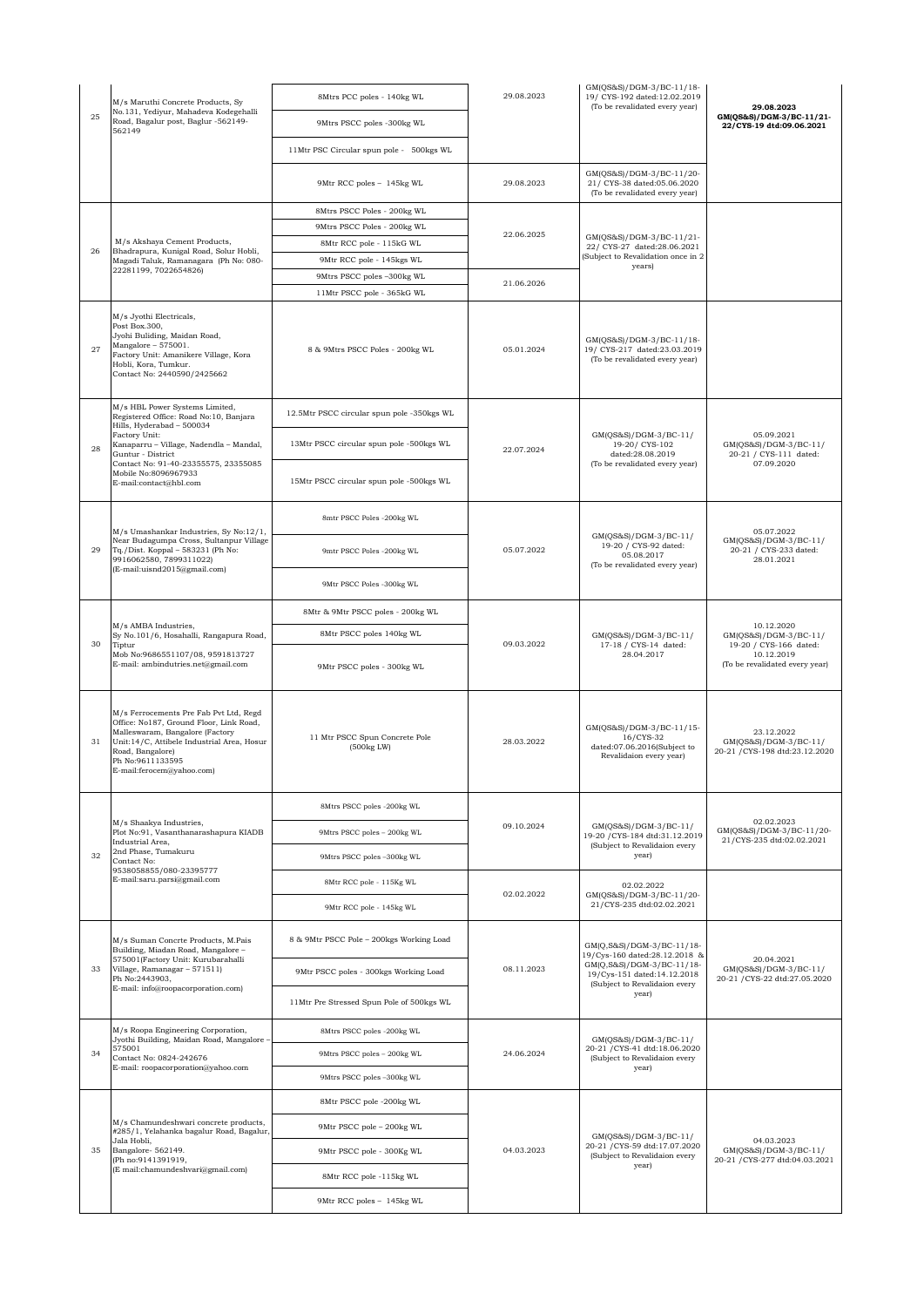|    | M/s Nandhi Concrete Products, Opp.<br>Gante Basavanna temple, N.H 206,<br>Mudigere, Gubbi Tq, Tumkur Dist.<br>(Ph No: 8971113511, 9900818484) (E-<br>mail: nandhi.products@gmail.com)            | 8 & 9Mtr PSCC Poles - 200kgs Working Load                                    |            | GM(QS&S)/DGM-3/BC-11/                                                                                     | 14.08.2021                                                              |
|----|--------------------------------------------------------------------------------------------------------------------------------------------------------------------------------------------------|------------------------------------------------------------------------------|------------|-----------------------------------------------------------------------------------------------------------|-------------------------------------------------------------------------|
| 36 |                                                                                                                                                                                                  | 9Mtr PSCC poles - 300kgs Working Load                                        | 05.05.2023 | 18-19 / CYS-57 dtd:25.06.2018<br>(Subject to Revalidaion every<br>year)                                   | GM(QS&S)/DGM(El)-3/BC-11/20-<br>21/CYS-84 dtd:17.08.2020                |
| 37 | M/s SMK Concrete Industries, No 77,<br>Srinivasapura Grama, Thorebyrasandra<br>Post, Jogipalya, Nelamangala, Bengaluru -<br>562123 (Ph No:<br>9343712298,9945280176, 9986449988 &<br>8050796001) | 8Mtrs PSCC poles -200kg WL                                                   | 03.04.2025 | GM(QS&S)/DGM(El)-3/BC-11/20-                                                                              |                                                                         |
|    |                                                                                                                                                                                                  | 9Mtrs PSCC poles - 200kg WL                                                  |            | 21/CYS-87<br>dtd:17.08.2020/19.08.2020                                                                    |                                                                         |
|    |                                                                                                                                                                                                  | 9Mtr RCC poles - 145kgs WL                                                   |            | (Subject to Revalidaion every<br>year)                                                                    |                                                                         |
|    | M/s Shri Lakshmi Gowri Concrete<br>Products.                                                                                                                                                     | 8 & 9Mtr PSCC Poles - 200kgs Working Load                                    |            | GM(QS&S)/DGM(El)-3/BC-11/20-                                                                              |                                                                         |
| 38 | Site No.116/1, N.H. 206, Islampura Gate<br>Near HP Petrol Bunk, Gubbi Tq, Tumkur<br>Dist. Karnataka, 572126<br>(Ph No: 8971113511, 9535034444)                                                   | 9Mtr PSCC poles - 300kgs Working Load                                        | 20.06.2025 | 21/CYS-97 dtd:28.08.2020<br>(Subject to Revalidaion every<br>year)                                        |                                                                         |
|    | M/s Vishava Concrete Products,<br>Bhadrapura, Kunigal Road,<br>Solur Hobli, Magadi Taluk,<br>Bangalore Rural Dist<br>Ph No:080-42072889, 7022654826                                              | 8Mtrs PSCC poles -200kg WL                                                   | 22.06.2025 | GM(QS&S)/DGM(El)-3/BC-11/20-                                                                              |                                                                         |
|    |                                                                                                                                                                                                  | 9Mtrs PSCC poles - 200kg WL                                                  |            | 21/CYS-100 dtd:01.09.2020<br>(Subject to Revalidaion every<br>year)                                       |                                                                         |
| 39 |                                                                                                                                                                                                  | 8Mtr RCC pole -115kg WL                                                      | 21.04.2025 | GM(QS&S)/DGM(El)-3/BC-11/20-<br>21/CYS-07 dtd:21.04.2021<br>(Subject to revalidation once in 2<br>years)  |                                                                         |
|    |                                                                                                                                                                                                  | 9Mtr RCC pole - 145kg WL                                                     |            |                                                                                                           |                                                                         |
|    |                                                                                                                                                                                                  | 8Mtrs PSCC poles -200kg WL<br>9Mtrs PSCC poles - 200kg WL                    |            | GM(QS&S)/DGM(El)-4/BC-11/17                                                                               |                                                                         |
|    | M/s Srinivasa Concrete Products, Jagalur                                                                                                                                                         | 9Mtrs-PSCC poles -300kg WL                                                   | 20.03.2023 | 18/CYS-316 dtd: 27.03.2018<br>(Subject to Revalidaion every                                               | 04.09.2021<br>GM(QS&S)/DGM(El)-3/BC-11/20-                              |
| 40 | Road, Alur Village, Davangere.<br>(Ph No: 9448213045, 8553502125) (E-                                                                                                                            | 11Mtr PSCC Circular spun pole-500kgs WL                                      |            | year)                                                                                                     | 21/CYS-106 dtd:05.09.2020                                               |
|    | mail: Sri Srinivasa<br>electricals 16@gmail.com)                                                                                                                                                 | 9Mtr RCC poles - 145kg WL                                                    | 20.03.2023 | GM(QS&S)/DGM(El)-3/BC-11/17<br>18/CYS-316 dtd: 27.03.2018<br>(Subject to Revalidaion every<br>year)       | 04.09.2021<br>GM(QS&S)/DGM(El)-3/BC-11/20-<br>21/CYS-131 dtd:28.09.2020 |
|    |                                                                                                                                                                                                  | Pre - Stressed Tubular Spun Pole 11 Mtr Long -<br>500Kg WL                   | 15.12.2021 | GM(QS&S)/DGM(El)-3/BC-11/20-<br>21/CYS-188 dtd:16.12.2020                                                 |                                                                         |
| 41 | M/s Sree Ganesha Power Products,<br>Sy No:133, Vajarahalli Village, Mantapa<br>Dhakale Bannerghatta Post, Jigani Hobli,                                                                          | RCC Pole - 9 Mtr Long, 145 Kg WL                                             |            |                                                                                                           |                                                                         |
|    | Bangalore - 560083.                                                                                                                                                                              | PSCC Pole - 8 Mtr Long, 200 Kg WL                                            |            |                                                                                                           |                                                                         |
|    |                                                                                                                                                                                                  | PSCC Pole - 9 Mtr Long, 200 Kg WL                                            |            |                                                                                                           |                                                                         |
|    | M/s Peacock Industries,                                                                                                                                                                          | 8Mtr PSCC poles -200kg WL                                                    | 21.12.2025 | GM(QS&S)/DGM(El)-3/BC-11/20-<br>21/CYS-195 dtd:22.12.2020<br>(Subject to revalidation once in 2<br>years) |                                                                         |
|    | (Factory Unit 1: 110/84, BT Layout,<br>Mahaveer Road, Davangere - 577001.                                                                                                                        | 9Mtr PSCC poles - 200kg WL                                                   |            |                                                                                                           |                                                                         |
| 42 | Factory Unit 2: Survey No. 61/1,<br>Togarekatte Panchayat, Narayanapura,                                                                                                                         | 9Mtr RCC poles-145kgs WL                                                     |            |                                                                                                           |                                                                         |
|    | Harapanahalli, Davanagere).<br>Ph No: 08192-276392,                                                                                                                                              | 8Mtr RCC poles -115 Kg WL                                                    |            |                                                                                                           |                                                                         |
|    | 9448043405, 9844065336                                                                                                                                                                           | 9Mtrs PSCC poles -300kg WL                                                   |            |                                                                                                           |                                                                         |
|    | M/s PKKR Electric Poles<br>Sy No.36, Near Vikrant Radial Road, Next                                                                                                                              | 8Mtr PSCC poles - 200kg WL                                                   | 12.01.2022 | GM(QS&S)/DGM(El)-3/BC-11/20-<br>21/CYS-219 dtd:13.01.2021                                                 |                                                                         |
| 43 | to Tata Service Station, Hebbal Road,<br>Mysore                                                                                                                                                  | 9Mtr PSCC poles - 200kg WL                                                   |            |                                                                                                           |                                                                         |
|    | Ph No:9342105825/ 9845117131                                                                                                                                                                     | 9Mtr RCC poles - 145kgs WL                                                   |            |                                                                                                           |                                                                         |
|    |                                                                                                                                                                                                  | 8Mtr PSCC pole -200kg WL                                                     |            | GM(QS&S)/DGM(El)-3/BC-11/20-<br>21/CYS-220 dtd:18.01.2021<br>(Subject to revalidation once in 2<br>years) |                                                                         |
|    | M/s Malu Enterprises,                                                                                                                                                                            | 9Mtr PSCC pole -200kg WL                                                     |            |                                                                                                           |                                                                         |
| 44 | A.No:108, Kogilu Village,<br>Yelahanka, Bangalore - 64                                                                                                                                           | 9Mtr PSCC pole - 300kg WL                                                    | 18.11.2025 |                                                                                                           |                                                                         |
|    | (Ph No: 080-22266768)<br>(E-mail: malugroup1969@gmail.com)                                                                                                                                       | 9Mtr RCC pole - 145kg WL                                                     |            |                                                                                                           |                                                                         |
|    |                                                                                                                                                                                                  |                                                                              |            |                                                                                                           |                                                                         |
|    | M/s Stresscrete (India) Products,<br>S.No: 248, Kadanur Village,<br>Doddaballapur,<br>Bangalore Rural Dist<br>(Ph No: 9880133779)                                                                | 8Mtr PSCC pole -200kg WL                                                     |            | GM(QS&S)/DGM(El)-3/BC-11/20                                                                               |                                                                         |
| 45 |                                                                                                                                                                                                  | 9Mtr PSCC pole -200kg WL                                                     | 17.10.2025 | 21/CYS-221 dtd:18.01.2021<br>(Subject to revalidation once in 2<br>years)                                 |                                                                         |
|    |                                                                                                                                                                                                  | 9Mtr PSCC pole - 300kg WL<br>9Mtr RCC pole - 145kg WL                        |            |                                                                                                           |                                                                         |
| 46 | M/s Mysore Precast Constructions,<br>Sy No: 94/1, Tumkur Madhugiri Road,<br>Arakere Village,<br>Tumakuru-572106<br>Ph No: 0816-2272711                                                           | 8Mtr PSCC poles -200kg WL                                                    | 11.12.2025 | GM(QS&S)/DGM(El)-3/BC-11/20-<br>21/CYS-228 dtd:22.01.2021<br>(Subject to revalidation once in 2<br>years) |                                                                         |
|    |                                                                                                                                                                                                  | 9Mtr PSCC poles - 200kg WL                                                   |            |                                                                                                           |                                                                         |
|    |                                                                                                                                                                                                  | 8Mtr PSCC poles - 140Kg WL                                                   |            |                                                                                                           |                                                                         |
|    |                                                                                                                                                                                                  | 9Mtr RCC poles-145kg WL                                                      |            |                                                                                                           |                                                                         |
|    |                                                                                                                                                                                                  | 9Mtrs PSCC poles -300kg WL                                                   | 17.03.2022 | GM(QS&S)/DGM-4/BC-11/17-<br>18/CYS-237 dtd:10.01.2018                                                     | 17.03.2022<br>GM(QS&S)/DGM(El)-3/BC-11/20-<br>21/CYS-228 dtd:22.01.2021 |
|    |                                                                                                                                                                                                  | 8mtr PSCC Pole -200kg WL                                                     | 02.12.2022 | GM(QS&S)/DGM(El)-4/BC-11/17<br>18/CYS-92 dtd:05.08.2017                                                   |                                                                         |
|    | M/s Rajashree Concrete products, NH-4,                                                                                                                                                           | 9mtr PSCC Pole -200kg WL                                                     |            |                                                                                                           | 02.12.2022<br>GM(QS&S)/DGM(El)-3/BC-11/21-                              |
| 47 | Mallashettyhalli, Honnur post, Davanagere-<br>577 556                                                                                                                                            | 9Mtr PSCC Pole -300kg WL                                                     |            |                                                                                                           | 22/CYS-36 dtd:08.07.2021                                                |
|    | (Ph No: 9986009549, 9886077177) (E-<br>mail:rajashreedvg@gmail.com)                                                                                                                              | 9Mtr RCC Pole -145kg WL<br>11Mtr Pre - Stressed Tubular Spun Pole - 500Kg WL |            |                                                                                                           |                                                                         |
|    |                                                                                                                                                                                                  |                                                                              | 08 07 2022 | GM(QS&S)/DGM(El)-3/BC-11/21-                                                                              |                                                                         |